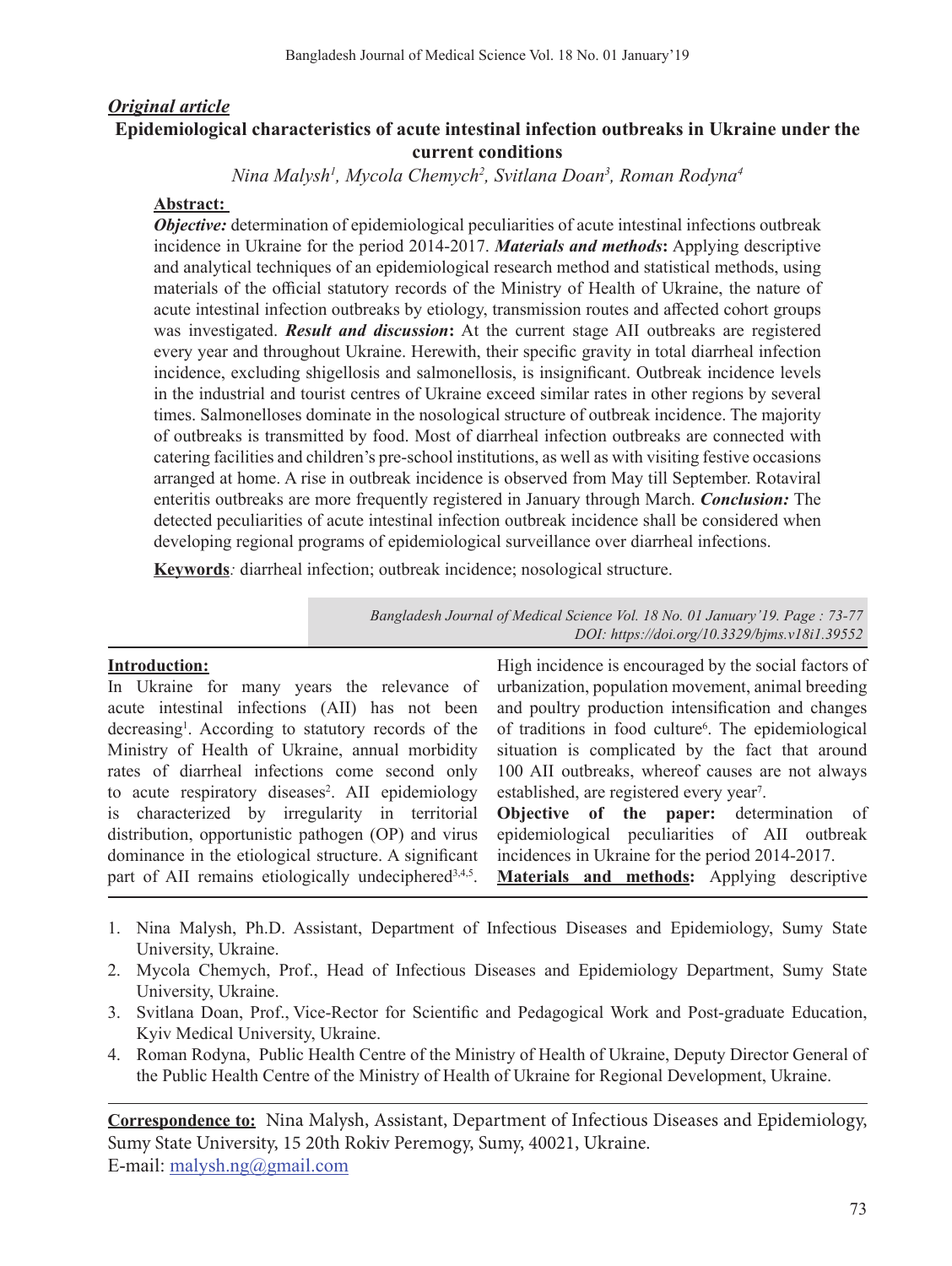and analytical techniques of an epidemiological research method, and statistical methods, while using materials of the official statutory records of the Ministry of Health of Ukraine, the nature of AII outbreaks by etiology, transmission routes and affected cohort groups was investigated. For intensity estimation of outbreaks of various etiology among different population groups, a nidus index, the average number of cases of the corresponding AII nosological entity per outbreak, was calculated. The necessary calculations and analysis were carried out using Microsoft Office Excel.

**Ethical approval**: The study was approved by Ministry of Health of Ukraine

**Results of the work:** For 2014-2017 434 AII outbreaks were registered across the population of Ukraine, of which 43.6±2.4% were of salmonella etiology,  $22.6\pm2.0$  % of AII were caused by OP,  $20.0\pm1.9$  % by rotavirus etiology,  $12.4\pm1.6$ % of AII were of unknown etiology,  $0.9\pm0.5\%$  (or 5 outbreaks) by shigellosis and  $0.5\pm0.3$  % (or 2 outbreaks) by typhoid fever (Figure 1).



Hence, at the present time in Ukraine Salmonella is the major cause of diarrheal infection outbreaks, except that *S. enteritidis, S. muenchen,*S. *blegdam, S.typhimurium, S. glostrup* were isolated. Total 6896 persons were involved in outbreak incidences, wherein  $42.9\pm0.6\%$  were patients with salmonellosis, 36.2±0.6 % of AII were caused by OP, patients with rotaviral enteritis – 11.8±0.4 %, AII of unknown etiology –  $8.4\pm0.3\%$ , patients with shigellosis –  $0.6\pm0.09$  %, and  $0.1\pm0.04$  % had typhoid fever. The Nidus index revealed the highest for AII of determined etiology was (25.4), while the lowest was for typhoid fever (3.5).

Diarrheal infection outbreaks were registered for the whole territory of Ukraine. Territorial distribution of outbreak incidence was irregular. The most unfavourable situations arose in Kyiv and in the Kyivoblast, where 44 (of which 40.9 % were in Kyiv) AII outbreaks were registered, representing 10.1 % of all outbreaks and exceeded the rates of most regions of Ukraine by more than three times. Besides, high outbreak incidence rates were determined for industrial and tourist regions, in particular for Lviv (7.6 %), Odesa (6.5 %) and Kharkiv (6.2 %), which have the developed public catering enterprise network.

Concerning the nosological structure of diarrheal infection outbreaks, we have determined some peculiarities. Salmonellosis outbreaks most often were registered in Lviv (11.1 % of the total outbreak number) and in the Kyiv and Kharkiv oblasts (correspondingly, 16.0 % and 8.5 % each). Rotaviral enteritis outbreaks most often arose in Cherkasy (11.5 %), Chernihiv (9.2 %), Donetsk (6.9 %), Zaporizhzhia (6.9 %) and Dnipropetrovsk (6.2 %) oblasts, regions either where the largest rivers of Ukraine, Dnipro and Desna, flow or else are washed by the Black or Azov Seas.

Regardless of the fact that a great number of AII outbreaks is registered every year, it has been established that total diarrheal infection incidence rates in Ukraine are determined by sporadic morbidity, as in general, specific gravity of persons involved in outbreak incidence turned to be insignificant and was in total 1.4±0.02%.

Herewith, it should be noted that a proportion of various nosological entities differed significantly. The specific gravity of those suffering effects from typhoid fever foci was 46.7±12.9 %, from salmonellosis –  $8.8\pm0.2$  %, from rotaviral enteritis  $-1.4\pm0.05$  %, from shigellosis  $-0.99\pm0.3$  %, from AII caused by  $OP - 1.1 \pm 0.02$  % and from AII of unknown etiology  $-0.33\pm0.01$  %.

Hence, the outbreak of salmonellosis incidences had the greatest impact on diarrheal infection morbidity levels. Moreover, according to the data of statutory records, in 2016 the proportion of persons suffering from foci increased by 1.8 as compared to 2014. There were registered cases of typhoid fever being imported from endemic territories. For example, in 2016 all four persons affected by typhoid fever came from the Islamic Republic of Pakistan.

According to the published results of researches performed in Ukraine, diarrheal infection incidence rates of children exceed adult incidence rates<sup>8,9</sup>. The proportion of children suffering from diarrheal infection foci was rather significant and varied depending on the nosological entity. The specific gravity of children among the total quantity of those affected by shigellosis was 47.5±0.8 %, by rotaviral enteritis – 46.6 $\pm$ 0.2 %, by AII caused by OP – 39.7 0.1 %, by AII of unknown etiology  $-26.9\pm0.1$  % and

by salmonellosis –  $19.5 \pm 0.2$  %.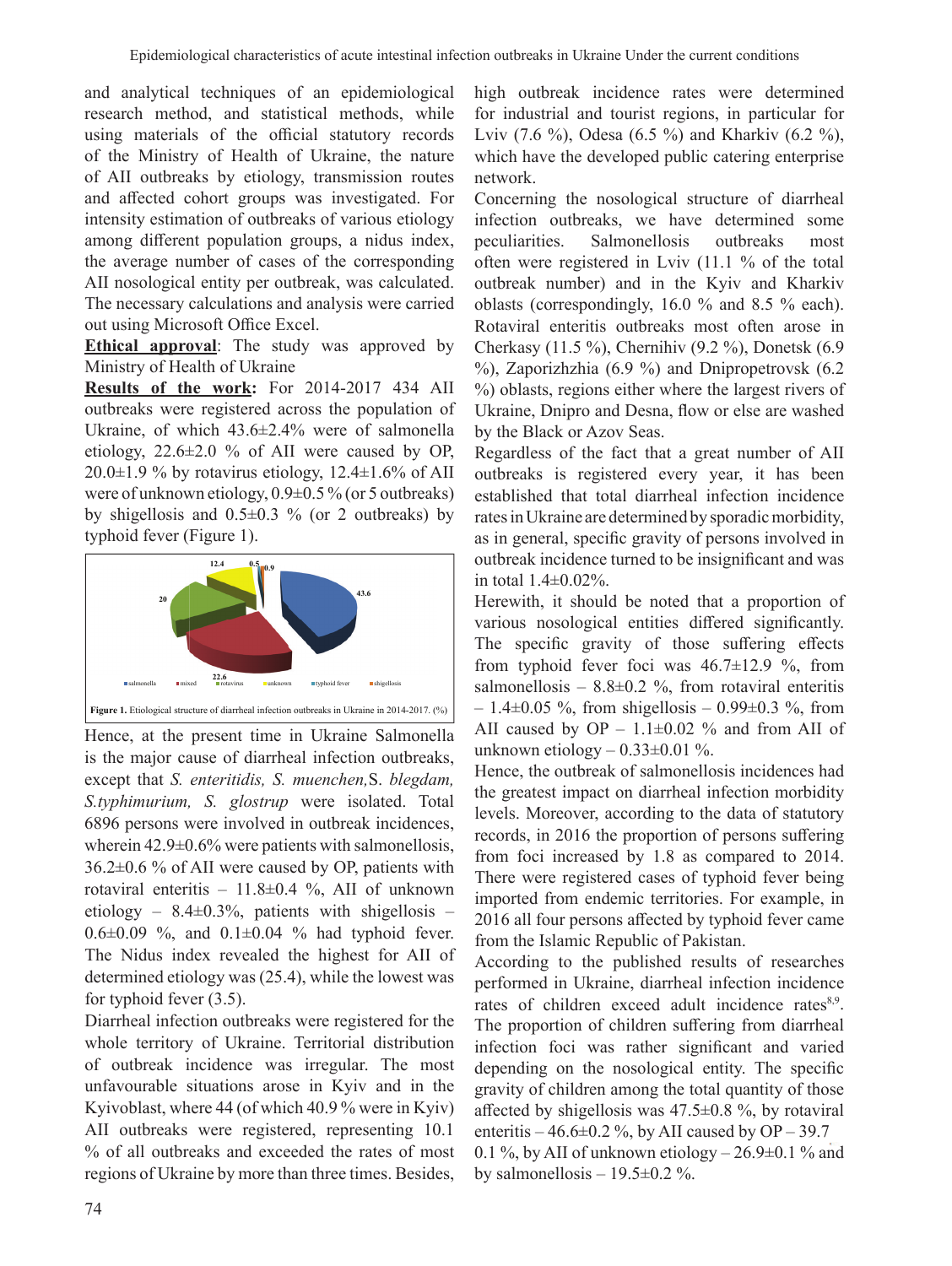More than half (55.8±2.9%) of diarrheal infection outbreaks in Ukraine were traced to food intake, 23.5±2.5% resulted from contact and household transmission, 1.8±0.8% were due to contaminated water, and 18,9±2.3% were from unknown cases (Figure 2).





The prevailing transmission route for salmonellosis was food, while for rotaviral enteritis it was by contact and home. The food route dominated in the AII foci caused by OP. We failed to determine transmission routes for the majority of AII of unknown etiology

|  |                     | Table 1: Outbreak distribution by etiology and |  |  |
|--|---------------------|------------------------------------------------|--|--|
|  | transmission routes |                                                |  |  |

|                                  | <b>Transmission routes</b> |                |                 |                 |  |  |  |
|----------------------------------|----------------------------|----------------|-----------------|-----------------|--|--|--|
| <b>Etiology</b>                  | Food                       | water          | home            | unknown         |  |  |  |
| Typhoid fever                    |                            |                |                 | 100             |  |  |  |
| Shigelloses                      |                            |                | $50.0 \pm 35.4$ | $50.0 \pm 35.4$ |  |  |  |
| <b>Salmonelloses</b>             | $92.6 \pm 2.1*$            |                | $0.7 \pm 0.5*$  | $6.7 \pm 2.1*$  |  |  |  |
| Rotaviral<br>enteritis           |                            | $3.8 \pm 2.6*$ | $81.1 \pm 5.4*$ | $15.1 \pm 4.9*$ |  |  |  |
| AII caused by<br><b>OP</b>       | $40.3 \pm 6.2$             | $4.9 \pm 2.7$  | $29.0 \pm 5.8$  | $25.8 \pm 5.6$  |  |  |  |
| of<br>AII<br>unknown<br>etiology | $3.7 \pm 3.6*$             |                | $22.2 \pm 7.9*$ | $74.1 \pm 8.4*$ |  |  |  |

#### *Note \* - р<0.05*

The majority of food outbreaks was connected with violations of cooking technology and of expiry dates for food products. The main cause of illness was mentioned by those affected as consumption of foods "doubtful" in quality, consisting of eggs and meat. While investigating salmonellosis outbreaks, employees of the State Sanitary and Epidemiological Service discovered that food outlets in most cases lacked documents certifying food origin, quality and safety; storage and transportation conditions were violated, regular laboratory control of finished products was not carried out, and terms for taking regular medical examinations by employees were

not observed. The major reason for AII outbreaks due to contaminated water was emergency situations at water supply facilities. For example, in January 2015 in Kyiv, due to an accident at a water pipeline, an AII outbreak arose, wherein one hundred and fifty five persons were affected. Rotavirus and OP in etiologically significant doses were isolated from the faces of those affected. A sample of home AII outbreak is registered in four cases of Flexner dysentery among children of boarding school. Ignorance of personal hygiene rules on the part of children, unsatisfactory sanitary and hygienic conditions of the institution premises encouraged the spread of Shigella. While investigating a rotaviral enteritis outbreak in a nursery, wherein nine babies became ill because of two rotavirus carrier children, violations of operation practices were discovered.

Studying official data, it was determined that most frequently AII outbreaks arose in public catering facilities, in children's pre-school institutions, and at home when hosting events, such as weddings, commemoration meetings, etc. (Table 2).

| <b>Place of</b><br>occurrence                                                | <b>Specific</b><br>gravity of<br>outbreaks<br>(%) | Specific<br>gravity of<br>injured $(\% )$ | <b>Nidus</b><br>index |
|------------------------------------------------------------------------------|---------------------------------------------------|-------------------------------------------|-----------------------|
| Children's pre-<br>school institutions                                       | $22.8 \pm 2.5$                                    | $12.6 \pm 0.5$                            | 9.2                   |
| Secondary schools                                                            | $7.1 \pm 1.5$                                     | $3.9 \pm 0.3$                             | 9.3                   |
| Higher educational<br>establishment<br>of various<br>accreditation<br>levels | $1.7 \pm 0.8$                                     | $1.6 \pm 0.2$                             | 15.6                  |
| Recreation<br>institutions for<br>adults                                     | $0.4 \pm 0.4$                                     | $0.5 \pm 0.1$                             | 22.0                  |
| Recreation<br>institutions for<br>children                                   | $3.7 \pm 1.1$                                     | $3.1 \pm 0.3$                             | 13.9                  |
| Public catering<br>facilities                                                | $38.1 \pm 2.8$                                    | $40.9 \pm 0.7$                            | 17.9                  |
| Enterprises                                                                  | $2.0 \pm 0.8$                                     | $1.3 \pm 0.2$                             | 10.7                  |
| Healthcare<br>facilities                                                     | $0.7 \pm 0.5$                                     | $0.5 \pm 0.1$                             | 7.5                   |
| Home focus                                                                   | $23.5 \pm 2.5$                                    | $35.6 \pm 0.7$                            | 25.3                  |
| Total                                                                        | 100                                               | 100                                       | 16.7                  |

40.0% of those affected were persons visiting cafes, restaurants, pizzerias, etc. Outbreak intensity was the most expressed in home foci, wherein the nidus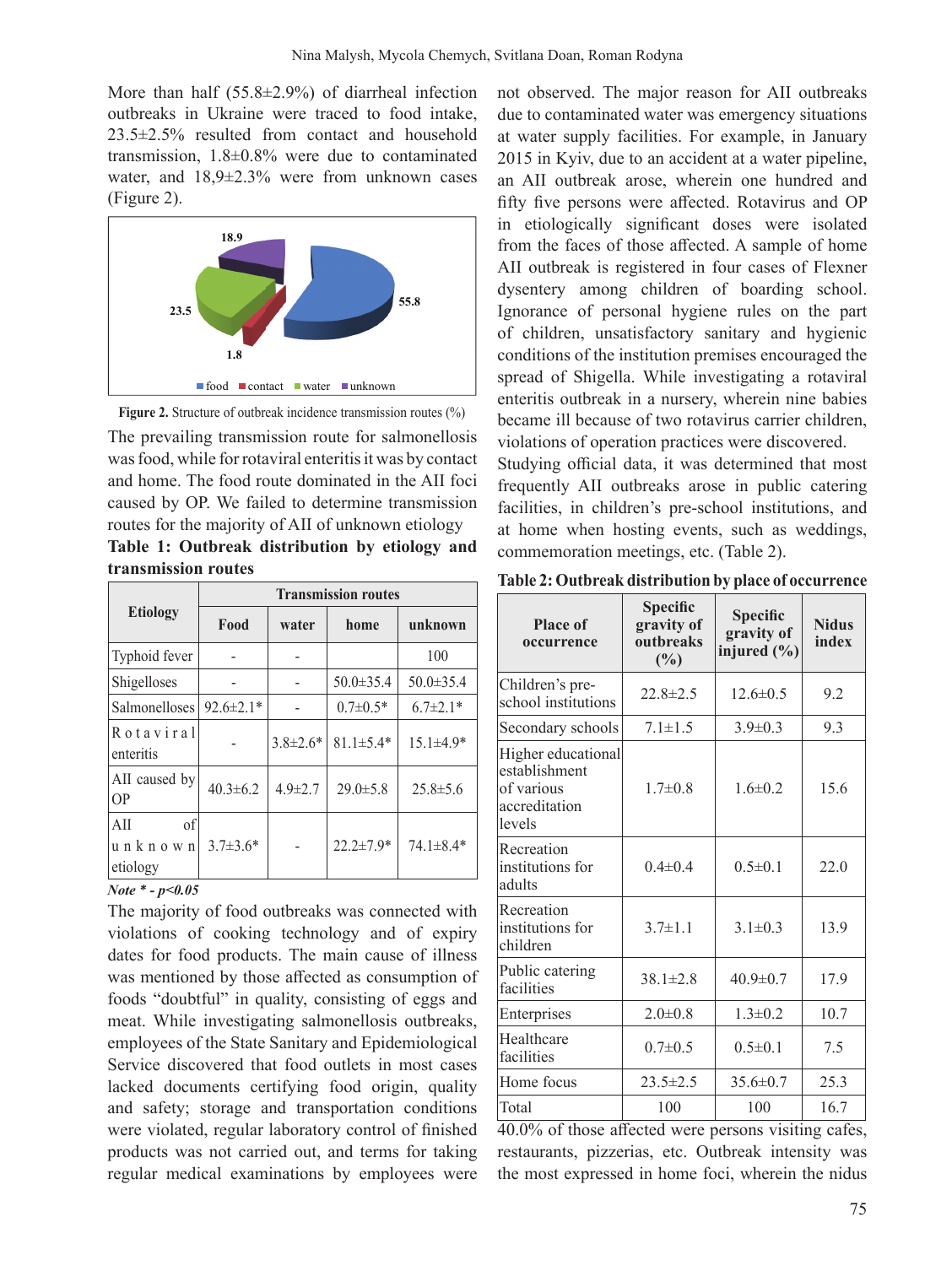index was 25.3. The least outbreak intensity was in healthcare institutions (nidus index was 7.5).

During the period under observation, a considerable increase in the number of establishment profiles, wherein diarrheal infection outbreaks were registered, indicates probable weakening in the system of sanitary and epidemiological control over them in general and where violations of sanitary legislation are found.

Diarrheal infection outbreaks were registered during the year, but their distribution was unequal. A rise in outbreak incidence was reported from May to September inclusively. In May 10.5% of all appeared outbreaks was registered, while in June – 12.2 %, in July – 12.6 %, in August – 10.5 %, and in September  $-13.9\%$ .

Registration frequency of outbreak cases of salmonellosis and AII caused by OP was growing with an increase in air temperature and exceeded average monthly rates in May, (correspondingly  $-12.1$  and 10.9 %), June (correspondingly  $-16.1$ and 12.5 %), July (correspondingly  $- 15.4$  and 12.5  $%$ , August (correspondingly – 10.7 and 14.1 %), September (correspondingly  $-13.4$  and  $10.9\%$ ) (Figure 3).



Figure 3 Seasonal distribution of salmonellosis, acute intestinal infection outbreaks caused by opportunistic pathogens

Rotaviral enteritis outbreaks were more frequently registered in the cold season (January  $-14.0 \%$ , February – 18.0 %, March – 14.0 %). Average annual rates were also exceeded in May, September and November (10.0 %). A majority of AII outbreaks of unknown etiology was registered in July-September (each third  $(29.6\pm8.8\%)$  – in September, each fifth  $(18.5\pm7.5\%) - in July and August).$ 

## **Discussions:**

At the current stage AII outbreaks are registered every year and throughout Ukraine. Herewith, their specific gravity in total diarrheal infection incidence, excluding shigellosis and salmonellosis, is insignificant. Outbreak incidence levels in the industrial and tourist centres of Ukraine exceed similar rates in other regions by several times. Salmonelloses dominate in the nosological structure of outbreak incidence. The majority of outbreaks is transmitted by food. Most diarrheal infection outbreaks are connected with catering facilities and children's pre-school institutions, as well as with visiting, festive occasions arranged at home. A rise in outbreak incidence is observed from May till September. Rotaviral enteritis outbreaks are more frequently registered in January through March.

**Conclusion:** The detected peculiarities of AII outbreak incidence shall be considered, when developing regional programs of epidemiological surveillance over diarrheal infections.

## **Competing interests**

The authors declare that they no competing interests **Conflict of interest:** None

### **Authors' contributions**

N.M. was responsible for final approval of the article, analysis and interpretation of the data. N.M., M.C. and S.D. were involved in the writing of the manuscript. N.M., S.D. and R.R. participated in the writing and editing of the manuscript. All authors read and approved the final manuscript.